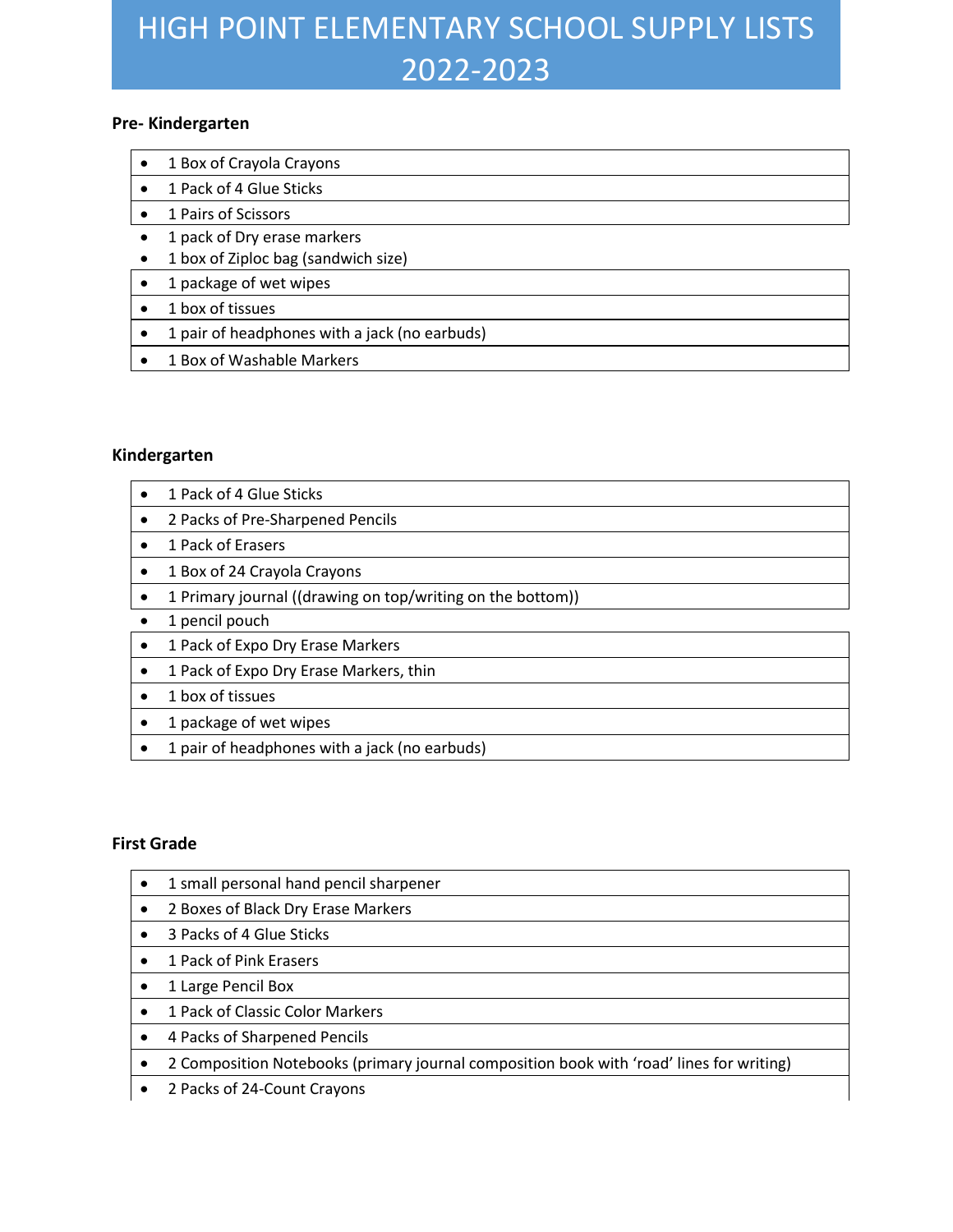# HIGH POINT ELEMENTARY SCHOOL SUPPLY LISTS 2022-2023

- 2 Pairs of Scissors
- 4 Different Colored Plastic Folders with pockets and prongs (blue, red, yellow, green)
- 1 box of Ziploc bag (sandwich size)
- 1 box of tissues
- 1 package of wet wipes
- 2 pairs of headphones with a jack

#### **Second Grade**

- 1 Box of Skinny Expo Markers
- 2 Packs of 4 glue sticks
- 1 Pencil Box
- 1 pair of headphones with a jack (no wireless)
- 2 Packs of Pre-Sharpened Pencils
- 1 Spiral Notebooks (wide-ruled)
- 1 Primary Composition Notebook (drawing on top/writing on the bottom)
- 1 Pack of 24-count Crayons
- 1 Pair of Children Scissors
- 2 Pink Erasers
- 1 box of Ziploc bags(sandwich or gallon)
- 1 package of wet wipes
- 4 Different Colored Plastic Folders with pockets with PRONGS (blue, red, yellow, green)

# **Third Grade**

- 1 Pack of Colored Pencils
- 1 Pack of 4 glue sticks
- 2 Packs of **Pre-Sharpened** Pencils
- 4-5 Composition Notebooks (wide-ruled)
- 1 Pair of Scissors
- 2 packs of Dry erase markers 1 pack of regular and 1 pack of thin
- 1 Box of Washable Markers
- 1 Fabric Pencil Pouch
- 1 box of tissues
- 1 package of wet wipes
- 1 pair of headphones with a jack (no Bluetooth earbuds)

#### **Fourth Grade**